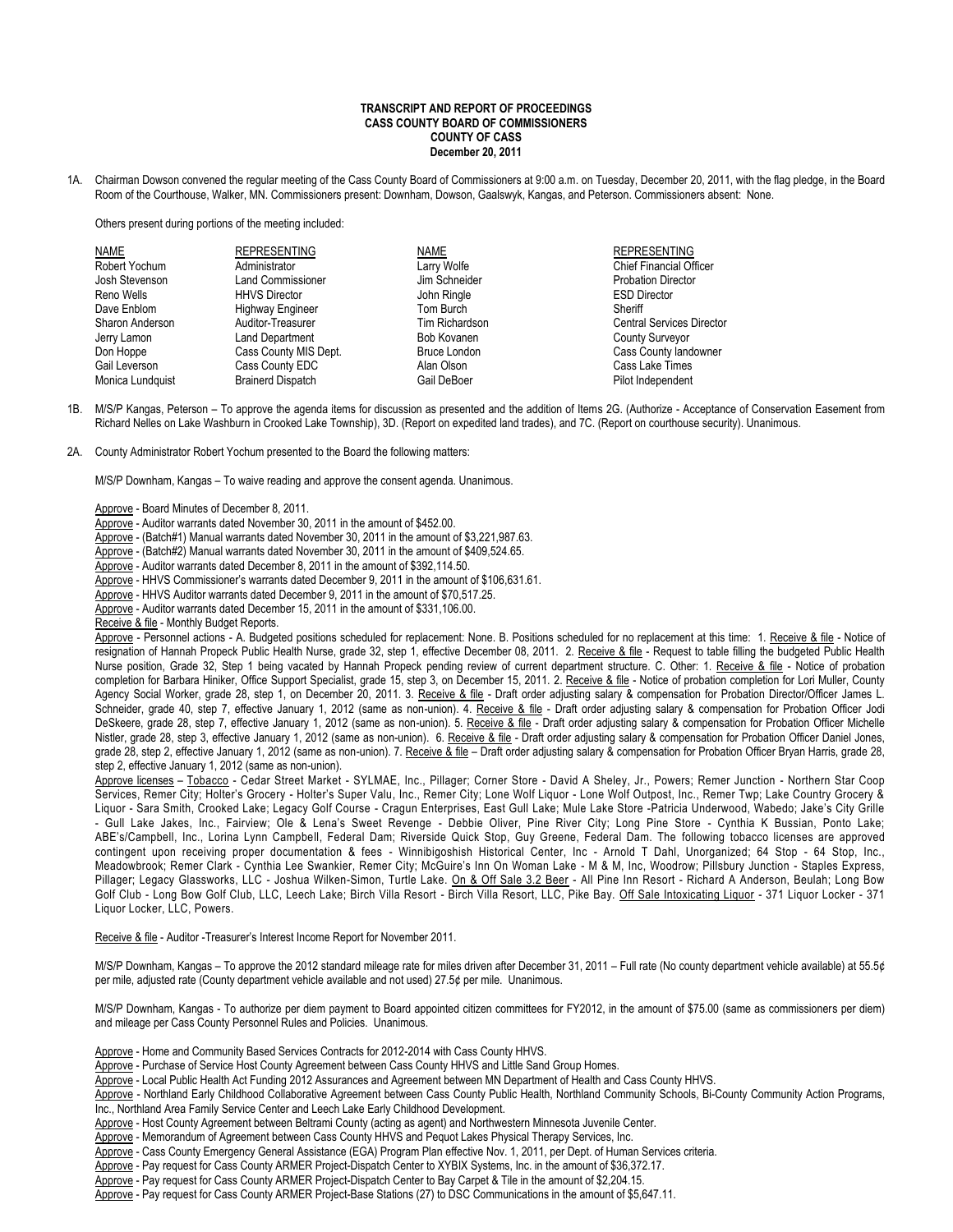Approve - Pay request for Cass County ARMER Project-Dispatch Center & Pillager Tower to Olson Electric in the amount of \$31,369.00.

Approve - Pay request for Cass County ARMER Project-Pillager Tower to RMAS in the amount of \$2,500.00.

Receive & file - November 2011 Cass County EDC Activity Report.

Approve - Accepting the low quote for Sheriff's Office Dispatch Center custom cabinets (ARMER Project) to Moore Custom Cabinets LLC in the amount of \$600.00 (sales tax not included).

Bidder **Bidder Bidder Bidder Bidder Bidder Bidder Bidder Bidder Bidder Bidder Bidder Bidder Bidder Bidder Bidder Bidder Bidder Bidder Bidder Bidder Bidder Bidder Bidder Bidder** Moore Custom Cabinets LLC<br>
Lampert Cabinets. Inc. 600 (tax included)<br>
\$1.126.00 (tax included)  $$1,126.00$  (tax included)

Approve - Resolution No. 65-11 Snowmobile Safety Enforcement Grant (#38468) with MN Department of Natural Resources in the amount of \$5,713.00 from Dec. 15, 2011 through June 30, 2012 and \$5,713.00 from July 1, 2012 through June 30, 2013.

Commissioner Downham offered Resolution No. 65-11 and moved its adoption; Commissioner Kangas seconded:

BE IT RESOLVED that the Cass County Board of Commissioners hereby approves the Snowmobile Safety Grant Agreement (#38468) for \$11,426.00 from December 15, 2011 through June 30, 2013 with the State Department of Natural Resources, and authorizes signatures of the Chairman, Auditor or Administrator, and Sheriff to execute the Agreement.

Resolution No. 65-11 was adopted by majority vote: Ayes: Downham, Dowson, Gaalswyk, Kangas, Peterson. Nays: None.

Authorize - 25% Fund allocation use of \$3,650.00 for environmental education at Deep Portage for WHA Elem. School (60 students and 13 adults) on December 1-2, 2011. Accept - Statewide Health Improvement Plan (SHIP) Grant from MN Department of Health in cooperation with the Morrison, Todd, and Wadena Counties Community Health

Board in the amount of \$343,603.10 from January 1, 2012 – June 30, 2013.

Approve – David Enblom out of state travel to attend the National Association of County Engineers meeting in Kentucky in April 2012.

Authorize - Sherriff's Department to enter into a lease agreement with Arctic Cat and purchase additional equipment as needed for trail monitoring not to exceed a total of \$3,000.00 per year (Land Department Recreation Account).

Accept - 2011 Sheriff's Office - Emergency Management Performance Grant (A-EMPG-2011-CASSCO-00238) in the amount of \$38,004.00.

Approve - Submission of a multi-County proposal developed by Rural Minnesota CEP for Department of Human Services Innovation Funds, and if approved, Cass County would be designated as the fiscal agent.

Accept - 2012 MN Dept. of Public Safety grant (#34267) in the amount of \$113,700.00 to support the Cass County/Leech Lake Wellness Court - Cass County Probation Office. Approve - Pay request for Cass County ARMER Project-Whipholt, Cass Lake, Draper, Bena, Oshawa, Leader Tower's to Dept. of Transportation in the amount of \$1,900.00 and KOJB in the amount of \$270.00.

Approve - Pay request for Cass County ARMER Project-Ice Bridge Kit/Decking to DSC Communications in the amount of \$2,517.34.

Approve - Milestone completion form for the ARMER -MN-10I136A Project.

Accept - Crime Victim Services Grant (A-CVS-2012-CASSAO-00030) in the amount of \$42,309.00 from Oct. 2011 – Sept. 30, 2012.

Approve - Assessor's Abatements - Jane A Bailey - 49-019-2307 – Wilkinson - Class Change 201012011 - \$222.00; Seasonal to Homestead - 2009/2010 - \$126.00 - 2008/2009 - \$148.00 totaling \$496.00.

Approve - Joint Powers Agreement for \$30,000 with MN Pollution Control Agency to serve as lead partner on the Phase I Leech Lake River Watershed Restoration and Protection Project.

Approve - Serving as fiscal agent for the Initiative Foundation \$5,000 Implementation Grant awarded to the Ponto Lake Association and serving as fiscal agent for the Initiative Foundation \$5,000 Implementation Grant awarded to the Boy/Swift Lake Association.

2B. Administrator Yochum reported on the tabled Kitchigami Regional Library System (KRLS) mobile library schedule and routes for service in Boy River, Remer, Hackensack, and Leader destinations located in Cass County. In addition, Administrator Yochum presented a memorandum from KRLS Director Marian Ridge explaining the mobile library usage trends and noted that the mobile library is used more intensively than any of the small branch libraries in KRLS.

M/S/P Downham, Gaalswyk – To receive and file the Kitchigami Regional Library System report and request that the Kitchigami Regional Library System Board present service alternatives for the 2013 budget. Unanimous.

2C. Administrator Yochum presented exhibits summarizing the proposed 2012 budget including: Funding sources and uses; History of County and Unorganized township property tax rates; A summary of the 2012 budget by fund and departments; Recommendations from the Cass County Citizen Budget Committee. Mr. Yochum presented Resolution No. 66-11 establishing the Cass County property tax levies by fund for collection in the year 2012.

Commissioner Kangas offered Resolution No. 66-11 and moved its adoption, Commissioner Peterson seconded:

WHEREAS, a County Board shall conduct a public hearing prior to the adoption of its final property tax levy, and WHEREAS, after proper public notice said public hearing was held on December 8, 2011, and WHEREAS, M.S. 275.07 requires the County Board to adopt a property tax levy prior to December 28, 2011, and

WHEREAS, M.S. 275.50 to 275.56 define the levying authority of the County Board, and

WHEREAS, the 2012 Citizen Budget Committee has evaluated financial information and formulated recommendations.

NOW, THEREFORE, BE IT RESOLVED: That the Board of Commissioners do hereby approve the following individual fund tax levies for 2012 in the stated amounts:

| General Revenue<br>Library<br>Road and Bridge<br>Welfare - PH/SS/VS<br>Welfare - Public Assistance Administration<br>Longville Ambulance Subordinate Service District | \$9,571,872<br>328.023<br>4,100,977<br>4,888,692<br>1,055,065<br>461,000 |
|-----------------------------------------------------------------------------------------------------------------------------------------------------------------------|--------------------------------------------------------------------------|
| <b>GROSS LEVY</b>                                                                                                                                                     | \$20.405.629                                                             |
| Less County Program Aid<br>Certified Levy                                                                                                                             | (359, 016)<br>\$20.046.613                                               |

BE IT FURTHER RESOLVED: That the Cass County Auditor-Treasurer is hereby authorized and directed to spread the levy on the tax rolls of the County.

Resolution No. 66 -11 was declared adopted upon the following vote: Ayes: Downham, Dowson, Gaalswyk, Kangas, Peterson. Nays: None.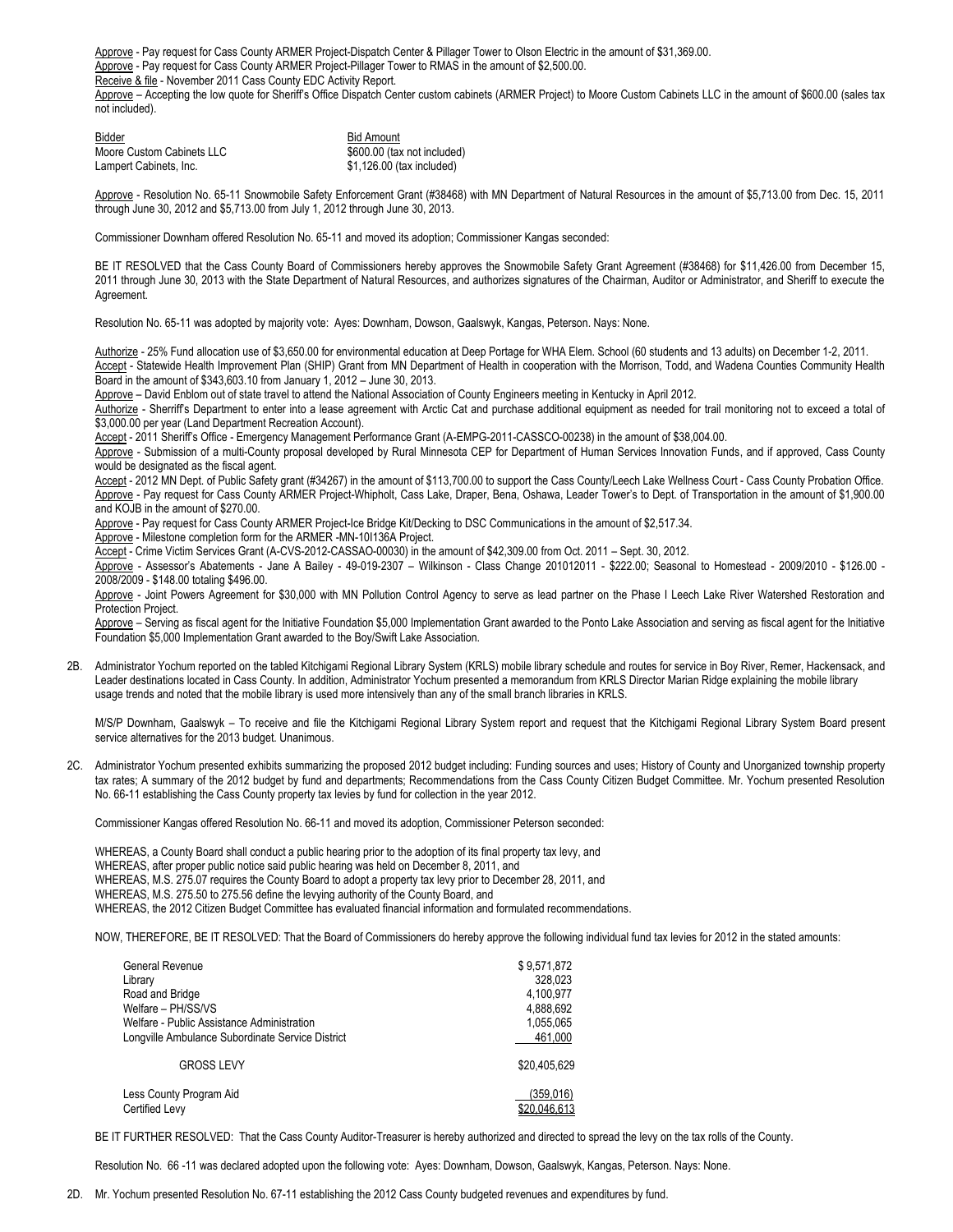Commissioner Downham offered Resolution No. 67-11 and moved its adoption, Commissioner Gaalswyk seconded:

WHEREAS, the County Board considered information relevant to the 2012 Cass County Budget, and WHEREAS, the budget requests, revenue projections, levy data, and needs of Cass County have been duly considered,

NOW, THEREFORE, BE IT RESOLVED: That upon the recommendation of the Cass County Budget Committee the Board of Commissioners do hereby approve the 2012 budget as follows:

|                                    | Revenues   | Expenditures |
|------------------------------------|------------|--------------|
| <b>General Revenue</b>             | 18,263,192 | 17,354,575   |
| Self Insurance                     | 4,330,000  | 4.330.000    |
| Road & Bridge                      | 9.652.977  | 9.652.977    |
| Health, Human, & Veterans Services | 13,140,817 | 13,140,817   |
| Unorganized Towns                  | 287.000    | 287.000      |
| <b>Land Department</b>             | 3,196,300  | 3,196,300    |
| <b>Environmental Trust</b>         | 125.000    | 50,000       |
| Kitchigami Library                 | 328.023    | 328,023      |
|                                    |            |              |
| <b>TOTAL</b>                       | 49.323.309 | 48,339,692   |

details of which are available in the office of the Cass County Chief Financial Officer for public inspection during normal business hours.

Resolution No. 67-11 was declared adopted upon the following vote: Ayes: Downham, Dowson, Gaalswyk, Kangas, Peterson. Nays: None.

2E. Mr. Yochum presented Resolution No. 68-11 regarding the 2012 Unorganized Levy, Revenues and Expenditures.

Commissioner Peterson offered Resolution No. 68-11 and moved its adoption, Commissioner Downham seconded:

WHEREAS, the Cass County Board of Commissioners acts as township authority for unorganized areas of Cass County; and WHEREAS, the Cass County Board has considered revenue projections, levy data, and budget needs of the unorganized areas of Cass County for 2012.

NOW, THEREFORE, BE IT RESOLVED that the Board of Commissioners do hereby approve the following tax levy and budget for 2012 for Cass County Unorganized Townships:

| CERTIFIED NET I FVY | \$245,000.00 |
|---------------------|--------------|
| REVENUE BUDGET      | \$287.000.00 |
| EXPENDITURE BUDGET  | \$287,000.00 |

Resolution No. 68-11 adopted by majority vote: Ayes: Downham, Dowson, Gaalswyk, Kangas, Peterson. Nays: None.

2F. Mr. Yochum reported that per Board action an AdHoc Committee (Gaalswyk, Peterson) had met on three occasions with related staff to discuss the County tax abatement policy. The committee recommended the following: 1.) that applications for tax abatement events that occurred prior to the August 2, 2011 be considered using past practice until January, 2012, 2.) that the staff will provide additional public information on abatement policy including more emphasis on the significant tax impact for failure to return property tax classification forms, 3.) that the Auditor-Treasurer and Assessor will report annually the amount of taxes abated, and any abatements denied, 4.) that the policy continue to allow for abatements whenever there is any type of error (within the limits of current year tax and two prior years per statute), and 5.) that the policy be amended to clarify that hardship requests will not be considered due to their inherent subjective nature.

M/S/P Gaalswyk, Peterson – To approve the AdHoc Committee recommendations as presented and adopt Resolution No. 69-11. Unanimous.

Commissioner Gaalswyk offered Resolution No. 69-11 and moved its adoption, Commissioner Peterson seconded:

# CASS COUNTY TAX ABATEMENT POLICY

WHEREAS, Minnesota Statutes 375.192 authorizes county boards to consider and grant reductions or abatements of estimated market value or taxes and any costs, penalties or interest as the board deems to have been erroneously or unjustly paid or to correct errors or inequities within the tax system; and,

WHEREAS, it is the intent of the County of Cass to ensure fairness and equity within the real estate tax billing and tax collection system; and

WHEREAS, abatements should be used only as a last resort method to correct assessments and/or collection errors due to costly administrative expense and reduced tax levy revenues for all local units of government, with no statutory levy authority to recover these levy dollars from any other source.

NOW, THEREFORE, BE IT RESOLVED, that the abatement policy of the Cass County Board of Commissioners is as follows:

### I. NO ABATEMENT WILL BE CONSIDERED IF:

- 1. A petition has been filed with tax court and the outcome is still pending.
- 2. A confession of judgment has been signed by taxpayer/applicant.
- 3. The actual tax reduction for any one year is less than \$50.00. If the actual tax reduction exceeds \$50.00, the abatement will involve only the amount that exceeds the first \$50.00 per year abated. There shall be no minimum for cancellations.
- 4. It involves a year other than current tax or the two (2) previous year's tax.
- 5. The abatement involves a homestead classification and the applicant owned and occupied the property as of the assessment date in question and was sent a:
	- a) Homestead Verification Form
	- b) 2nd notice to return Homestead Verification Form
	- c) Notice of Valuation and Classification showing Non-Homestead, and
	- d) Proposed Property Tax notice showing Non-Homestead
	- to the address of record, as listed in the Cass County Courthouse and no response was received as of December 15 of the assessment year.
- 6. The abatement involves a relative homestead as defined in MN Stat. §273.124, Subdivision 1 and application for homestead treatment was not made as of December 15 of the assessment year in question.
- 7. The abatement involves property which requires applications or annual reapplications and are not returned by the statutory deadline and was sent a: a) 2<sup>nd</sup> notice for reapplication or annual declarations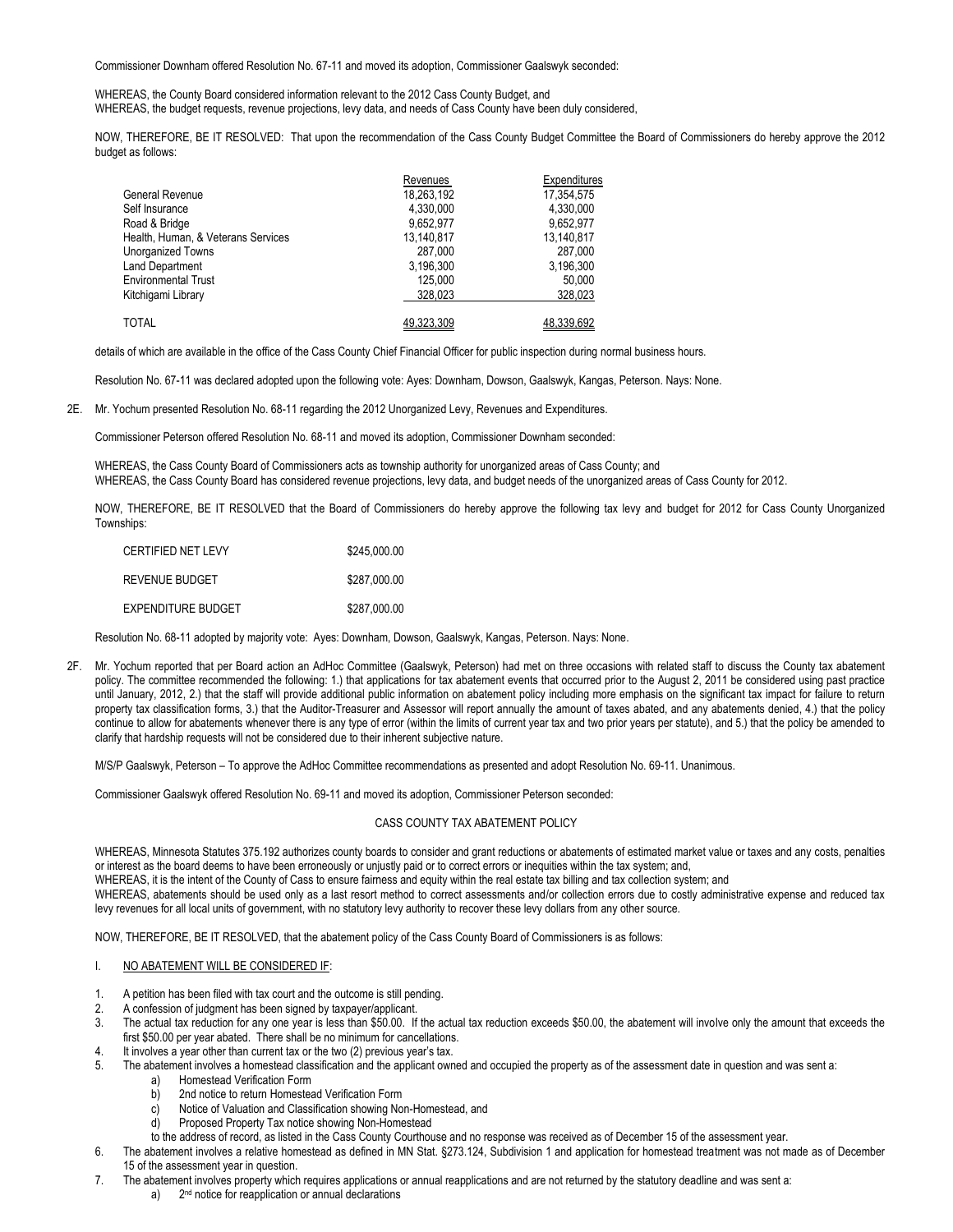- b) Notice of Valuation and Classification showing the different classification, and<br>c) Proposed Property Tax notice showing the different classification and tax cons
- Proposed Property Tax notice showing the different classification and tax consequence.

Applications/reapplications include but are not limited to:

- 1c/4c Resort Questionnaire,
- 4c (10) Restaurant on Lake Certification,
- 4c (3)(II) Charitable Donations.
- Green Acres and Rural Preserve,
- 1b Disability or Blindness,
- 4c (11) Marina Allowing Public Use.
- 8. The abatement involves a reduction of a special assessment unless it is accompanied by a written recommendation for approval by the governmental unit responsible for the original special assessment.
- 9. Due to the inherent subjective nature of such requests, and notwithstanding the provisions of Minnesota Statutes 375.192, abatements will not be considered for the sole reason of a claimed hardship.

#### II. ABATEMENTS SHALL BE CONSIDERED IN ORDER TO CORRECT A VALUATION OR CLASSIFICATION ERROR AS FOLLOWS:

Objective assessment errors shall be abated for current year and the two (2) previous years only. Objective errors are defined to include:

- 1. Exemption by public ownership.
- 2. Double assessments or other overlapping listings.
- 3. Homestead classification for new applicants.
- 4. Measurable units, i.e., acres, square feet, etc., providing that an adjustment does not reduce the estimated market value below its actual market value.<br>5. Mobile home ownership or location changes.
- Mobile home ownership or location changes.
- 6. Personal property ownership changes.
- 7. Lease cancellations.

Subjective assessment opinions shall be abated for no further back than the time that the taxpayer made the difference of opinion known. The taxpayer shall indicate this by appearance at a board of review or filing a written request for review with the assessor. This shall be done within the same time limits imposed as noted above. Subjective opinions are defined to include:

- 1. Exemption based on private ownership and use.
- 2. Subjective property attributes, i.e., condition or construction quality.
- 3. Value before razing.
- 4. Classification based on use only.
- 5. Market trends.

History

## III. ABATEMENTS OF PENALTY ON CURRENT TAXES:

Abatements of penalty on current taxes shall be approved in the following situations:

- An abatement of the penalty on a current tax will be approved if an error on the part of the County resulted in nonpayment of the tax.
- 2. Pursuant to Minnesota Stat. §279.01, Subdivision. 2, the Cass County Board delegates to the Treasurer of Cass County the power to abate the penalty for late payment of taxes in the current year, upon finding that the imposition of the penalty would be unjust and unreasonable.
- 3. If an abatement application submitted under part II above is in process at the tax due date, consideration will be given to waive penalty for a reasonable period of time after a corrected tax statement is issued, to be determined by the Treasurer.

It is also the policy of the County of Cass that penalty abatements shall NOT be granted:

- To taxpayers who have inadvertently omitted one parcel when making payment.
- 2. If the only reason is that the taxpayer failed to receive a tax statement (MN Stat. §276.04).
- 3. If the only reason is that a contract for deed vendor, upon cancellation of contract, failed to be aware of unpaid taxes.
- 4. If, pursuant to Minnesota Statute 276.017, the postmark of the United States Postal Service shows the payment was not made timely.

#### IV. ABATEMENTS OF PENALTIES, INTERESTS AND COSTS ON DELINQUENT TAXES:

An abatement of the penalty, interest and cost on a delinquent tax will be approved if an error on the part of the County resulted in nonpayment of the tax.

An abatement of the portion of the penalty and interest on a delinquent tax will be approved if an abatement is granted under Sections I or II of the Cass County Tax Abatement Policy, subject to the limitations therein, related to the portion of the tax being abated, that has not heretofore been paid.

An abatement of the penalty, interest and cost on a delinquent tax will NOT be approved if the only reason given is that a contract for deed vendor, upon cancellation of a contract, failed to be aware of unpaid taxes.

| Resolution No. 38-90 | October 9, 1990   |
|----------------------|-------------------|
| Resolution No. 08-93 | February 2, 1993  |
| Resolution No. 33-11 | August 2, 2011    |
| Resolution No. 69-11 | December 20, 2011 |
|                      |                   |

Resolution No. 69-11 was adopted by majority vote: Ayes: Downham, Dowson, Gaalswyk, Kangas, Peterson. Nays: None.

2G. ESD Director John Ringle explained a request to accept a donated perpetual conservation easement to protect the water resources of Cass County. Richard Nelles proposes to donate a conservation easement to Cass County to protect 38.6 acres and 1194 ft. of shoreline on Lake Washburn in Crooked Lake Township. Mr. Nelles requests Board action prior to December 31, 2011 so that he may report the contribution for tax purposes in 2011.

M/S/P Downham, Peterson – To authorize acceptance of a Conservation Easement from Richard Nelles that protects 38.6 acres and 1,194 ft. of shoreline on Lake Washburn in Crooked Lake Township. Ayes: Downham, Dowson, Kangas, Peterson. Nays: Gaalswyk.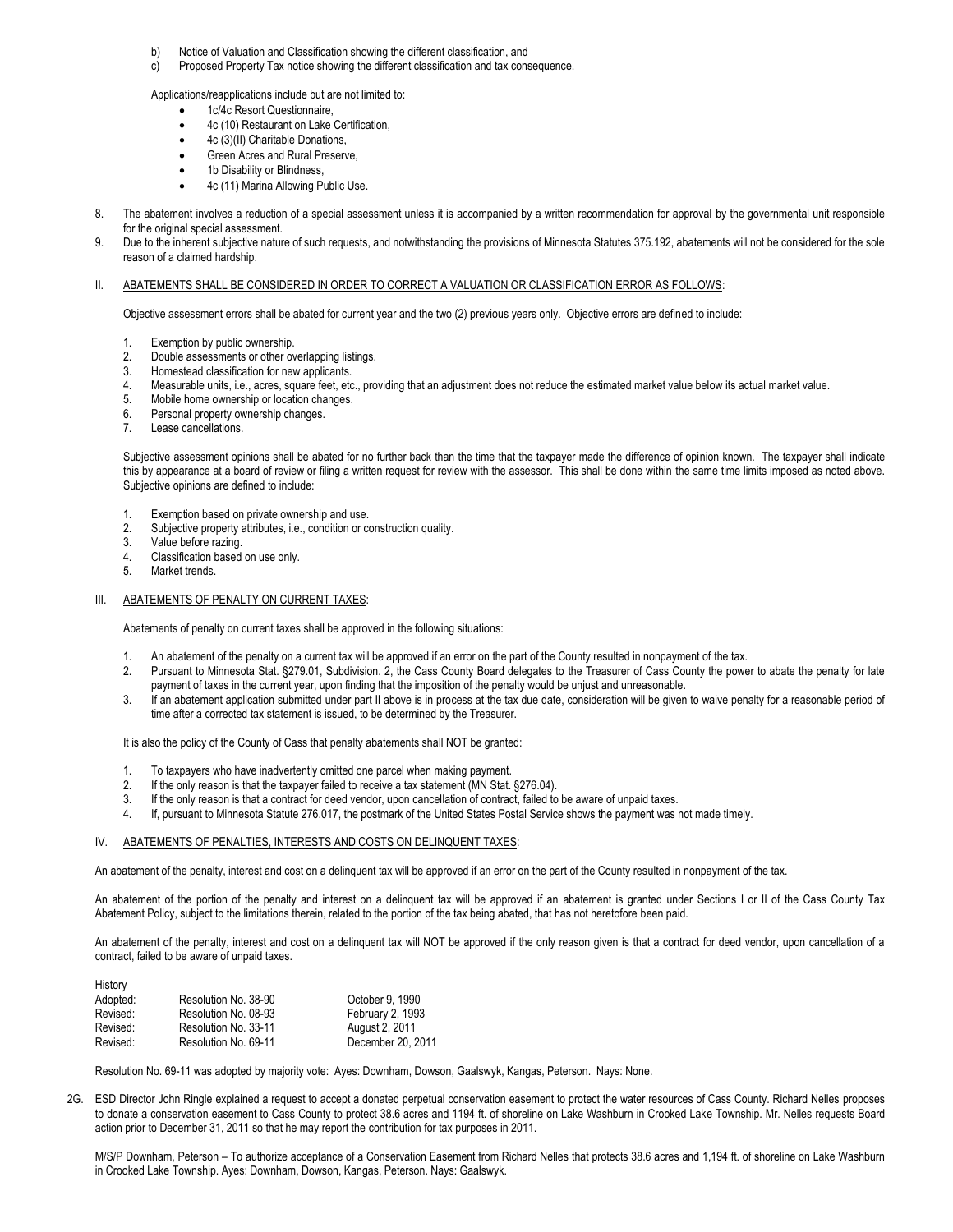3A. Land Commissioner Josh Stevenson informed the Board that the Land Department has been working with the Lake Country Nordic Ski Club regarding cross country ski trail grooming as they organize as a 501(c) club. Mr. Stevenson explained that per State grant requirements a club must be an established non-profit before a sponsor can reimburse the club for grooming and maintenance. The Land Department and the club have agreed to treat club members as volunteers until the 501(c) application is approved. The plan is to accept an increased grant amount from the State of MN (from \$4,500 to \$9,300) and the club will do the grooming. Mr. Stevenson presented a draft a lease agreement for the grooming equipment, which is also consistent with the agreement between the County and Snowmobile Clubs when they took over the grooming of the trails.

M/S/P Peterson, Gaalswyk – To approve the Lake Country Nordic Ski Club lease agreement as presented for use of County owned cross country trail grooming equipment in consideration of grooming services as volunteers through April 1, 2016. Unanimous.

3B. Mr. Stevenson informed the Board that the Land Department has been working with the Woodtick Wheelers to put together an ATV Grant In Aid Application. The club has been working with local units of government and other agencies to complete the application, and has met with all Townships and has put together an application consistent with the request of the Townships. Mr. Stevenson added that the grant in aid process requires a local unit of government sponsor to submit the application. The club is requesting Cass County to sponsor this application. The application may change pending the engineering report on the CSAH 5 portion of the trail route Mr. Stevenson requested Board authorization to sponsor the trail by passing the Resolution No. 70-11 and authorize the Land Department to submit the application to the MNDNR for approval.

Commissioner Kangas offered Resolution No. 70-11 and moved its adoption, Commissioner Peterson seconded:

Whereas, Cass County desires to maintain trails for the enjoyment of the public and will act as legal sponsor for an application for the DNR Trails Assistance Program, the MN DNR Grant-in-aid Trail Permit, and

Whereas, Cass County may enter into agreement with the State of Minnesota for the Woodtick Wheelers ATV Club Trail located in Cass County, and

Whereas, Cass County will comply with all applicable laws and regulations as stated in the grant contract agreement, permits and by all applicable federal and state laws and regulations, and

Whereas, Cass County recognizes and assigns Joshua Stevenson, Cass County Land Commissioner to act as a fiscal agent on behalf of Cass County.

Now, therefore be it resolved, that Cass County agrees to continue to act as legal sponsor for the above applications and agreements of the DNR Trails Assistance Program until such time Cass County rescinds this sponsorship.

Resolution No. 70-11 was adopted by majority vote: Ayes: Downham, Dowson, Gaalswyk, Kangas, Peterson. Nays: None.

3C. Mr. Stevenson and County Surveyor Bob Kovanen updated the Board on the public corner monumentation project that is nearing completion. Mr. Stevenson presented background information on the program that established approximately 135 Township Corners as well as 65 incidental corners, a summary of those participating contractors, and presented a map with status information. Mr. Kovanen added that the improvement to the public land survey has been significant.

M/S/P Kangas, Gaalswyk – To authorize County Surveyor Bob Kovanen to approve progress and final payments to the contractors upon completion of the public corner monumentation project not to exceed the original contract value and furthe authorize the Land Commissioner to utilize Land Department fund balance to make related payments. Unanimous.

3D. Mr. Stevenson presented a draft amendment to MN Statutes 94.3495 that expedites land exchanges of public land ownership. The consolidation of public land would reduce management costs and aids in the reduction of forest fragmentation. Mr. Stevenson added the MN Land Commissioners Association has approved the proposed amend ments to MN Statutes. Administrator Yochum reported inviting the Cass County State legislative delegation to the regular Commissioners Board Meeting of January 3, 2012. By consensus the Board added the draft statue for discussion at the January 3, 2012 Board Meeting.

Chairman Dowson at this time presented Land Department Resource Manager Jerry Lamon a certificate of appreciation thanking Mr. Lamon for his many years of dedicated service with Cass County including serving on with AFSCME Local #2195, the Cass County Insurance Committee and the Personnel Policy Committee. The Board also noted his contribution to training four Land Commissioners.

4A. Probation Director Jim Schneider informed the Board that his department has initiated an electronic record storage project. With assistance from staff and Carole Martin 1,566 client files have been scanned and archived and an estimated 6,000 files are remaining. Mr. Schneider reported that the initial scanning should be completed by June of 2012. The resulting space savings allows the relocation of a rolling file system to the Sheriff's Office and installing an updated workstation for existing data entry personnel.

M/S/P Downham, Kangas - To approve transfer of a rolling filing system to the Sheriff's Office, to authorize use of fund balance for workstation improvements not to exceed \$2,500, and to accept the bid of North Country Business Products in the amount of \$2,201.80 (tax included). Unanimous.

| Bidder                          | <b>Bid Amount</b>         |
|---------------------------------|---------------------------|
| North Country Business Products | \$2,201.80(tax included)  |
| Marco Workplace Interiors       | \$2,233.03 (tax included) |

4B. Probation Director Jim Schneider reported the receipt of a notice of retirement of Hal Solem, Diversion Worker effective January 6, 2012. Mr. Schneider explained his intent to fill the vacated Diversion Worker position with an appointed Probation Officer, grade 28. The new position would allow Cass County to seek reimbursement from the State of Minnesota. Cost comparisons of a Diversion Worker grade 24, would be an annual pay of \$54,657, and the Probation Officer grade 28, annual pay would be \$60,177 less estimated 29% reimbursement for a net cost of \$42,726. Director Schneider added that his department will work with Cass County HHVS on in-home counseling atrisk youth that are currently on probation.

M/S/P Gaalswyk, Peterson - To receive and file the retirement resignation of Diversion Worker Hal Solem effective January 6, 2012, to express appreciation for Mr. Solem's years of dedicated service to Cass County, and to approve filling the vacated Diversion Worker position with a Probation Officer, grade 28 upon confirmation of State of Minnesota reimbursement of not less than 29%. Unanimous.

- 5A. HHVS Director Reno Wells updated the Board on the MinnesotaCare for Volunteer Firefighters and Ambulance Attendants (MVFAA) Program. The 2011 Minnesota Legislature enacted a law that provides MN volunteer firefighters and ambulance attendants the opportunity to purchase MinnesotaCare coverage. The MVFAA program has very few eligibility and verification requirements and provides the MinnesotaCare Basic Plus One benefit set. The premium for MVFAA for 2011 is \$427.00 per month. Only individuals who are volunteer firefighters and ambulance attendants qualify for this program. The Board discussed the feasibility of adding other public safety volunteers to MnCare coverage and by consensus requested Mr. Yochum to add the inquiry to the list for the upcoming meeting with the Cass County legislative delegation on January 3, 2012.
- 6A. Highway Engineer Dave Enblom requested Board authorization to purchase replacement equipment from the adopted 2012 budget consisting of one tandem truck with plow equipment and a semi-tractor (replace a 988 Freightliner).

M/S/P Kangas, Downham - To authorize the Highway Department to proceed with competitive bids for the purchase of budgeted 2012 replacement equipment of one tandem truck with plow equipment and one semi-tractor. Unanimous.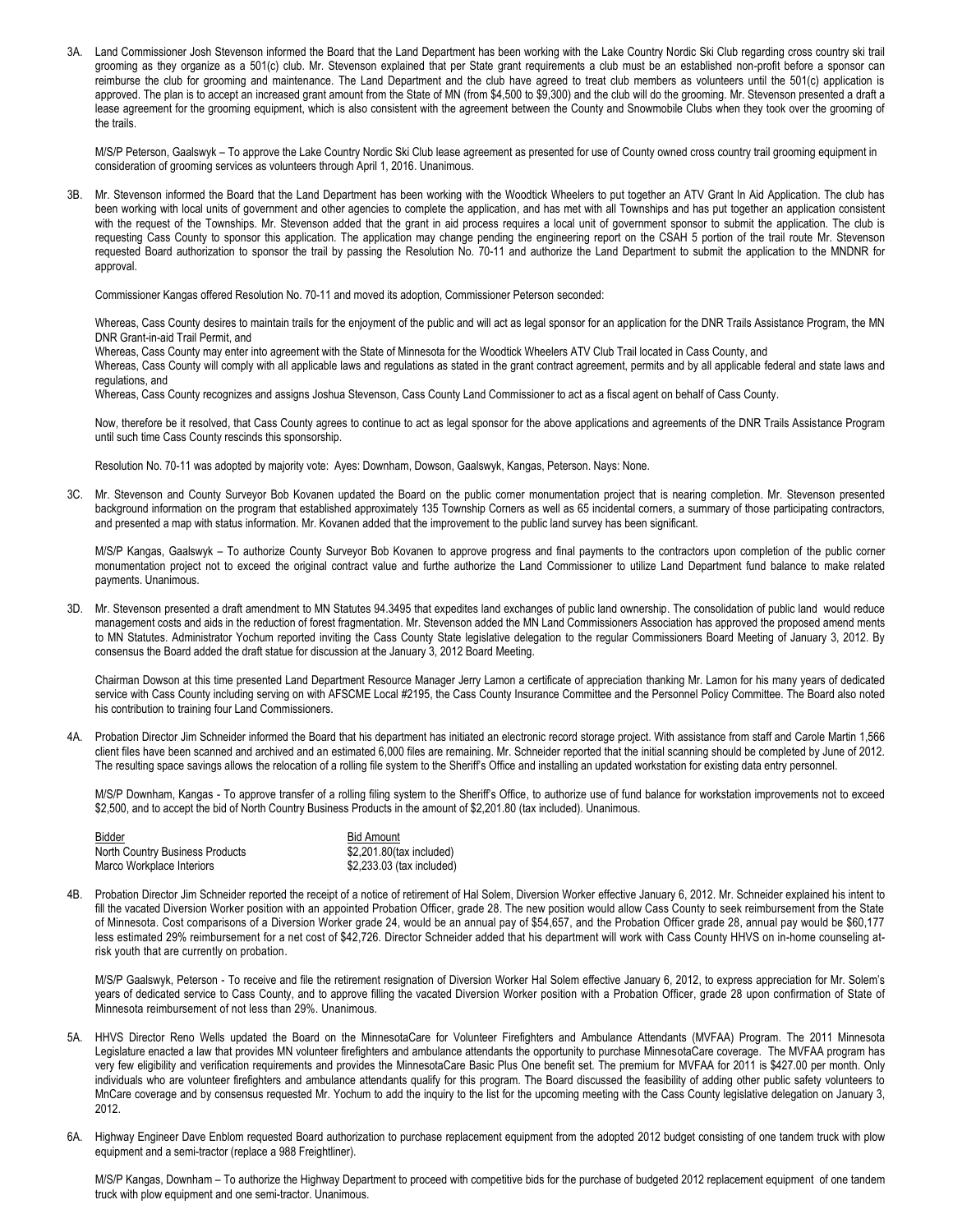7A. Sheriff Tom Burch updated the Board on the Sheriff's Office staffing plan that had been presented to the Personnel Committee of the Board on November 15, 2011. The committee reviewed the staffing plan and recommended approval of a market adjustment for Data Records Coordinator from grade 18 to grade 21; to eliminate the Records Clerk position grade 13 and combine duties with Data Entry Clerk position grade 16; eliminate Transport Officer position grade 19 and combine duties with the Jailer position grade 21; and upon 2012 budget adoption add 1 Deputy position assigned to civil process supervised by the Jail Administrator.

M/S/P Downham, Gaalswyk - To approve the recommendations of the Personnel Committee of the Board regarding the Sheriff's Office staffing plan that includes the approval of a market adjustment for Sheriff's Office Data Records Coordinator - Charlene Erickson, from grade 18 to grade 21, step 8; the elimination of the position of Records Clerk grade 13 and combine duties with Data Entry Clerk position; receive and file the appointment of Darcey Karswick to Data Entry Clerk grade 16, step 8; the elimination of the position of Transport Officer grade 19 and combine duties with the Jailer position; receive and file the appointment of Ron Propeck to Jailer grade 21, step 9; receive and file the appointment of Rodney Helms to Jailer grade 21, step 6, and upon adoption of the 2012 budget add 1 Deputy position grade 27 assigned to civil process supervised by the Jail Administrator; all positions and grade changes to be effective December 24, 2011. Unanimous.

- 7B. Sheriff Burch invited the full Board to tour the Cass County Dispatch Center following the Tuesday, February 7, 2012 Board Meeting.
- 7C. Sheriff Burch noted the recent violence at the Cook County Courthouse in Grand Marias and reported initial strategies to elevate security in County facilities. Administrator Yochum discussed the potential repair and replacement of existing security systems utilizing the ARMER capital contingency budget. Sheriff Burch added that he will report back at a future board meeting.
- 8A. Bruce London requested to be heard regarding trespass, vandalism, theft, damage to property and underage beer parties in Loon Lake Township. Mr. London expressed appreciation for the Cass County Sheriffs Office prompt and professional assistance in resolving the related problems. On behalf of himself and neighboring Cass County land owners Bob Everett, Ignatius O'Shaughnessy, Kevin Ferrel, and Dick Baurer he presented a gift of law enforcement equipment to the Cass County Sheriff's Office.

M/S/P Kangas, Gaalswyk – To accept the gift of law enforcement equipment from Cass County land owners Bruce London, Bob Everett, Kevin Ferrel, Dick Bauer and Ignatius O'Shaughnessy to the Sheriff's Office. Unanimous.

9A. Chief Financial Officer Larry Wolfe presented the FY 2011 year end fund transfers.

M/S/P Gaalswyk, Kangas - To approve the 2011 year end fund transfers as follows: Transfer from Land Department to General Fund for Indirect Costs - \$90,000.00; Transfer from ESD Zoning & Solid Waste to General Fund for Indirect Costs - \$155,000.00; Transfer from General Fund to Kitchigami Library for revenue shortage caused by CPA reduction and market value credit reductions - \$15,000.00; Transfer from General Fund to Capital Projects Fund to segregated long term capital resources in the Capital Projects Fund - \$6,000,000.00. Unanimous.

9B. Mr. Wolfe explained the Governmental Accounting Standards Board Statement 54 (GASB 54) new fund balance classification for reporting governmental funds.

Commissioner Gaalswyk offered Resolution No. 71 -11 and moved its adoption, Commissioner Kangas seconded: WHEREAS, Governmental Accounting Standards Board Statement 54 (GASB 54) is a new fund balance classification for reporting governmental funds, and WHEREAS, The classification hierarchy is "based primarily on the extent to which the government is bound to honor constraints on the specific purposes for which amounts can be spent".

NOW, THEREFORE, BE IT RESOLVED:

1. That fund balances will be organized and reported consistent with Governmental Accounting Standards Board Statement 54 as one of the following classifications:

Nonspendable – Such as inventory, prepaid expense, or corpus of a permanent fund

Restricted – Amounts constrained for specific purpose by external parties, constitution, or legislation

Committed – Amounts of existing fund balance for a specific purpose by resolution of the Board

Assigned – Amounts intended to be used for specific purposes

Unassigned – Only in general fund for amounts not classified otherwise

2. That the attached restatement of audited 2010 fund balances under Governmental Accounting Standards Board Statement 54 is received and filed for information purposes. 3. That this resolution is effective upon its adoption.

Resolution No. 71-11 was declared adopted upon the following vote: Ayes: Downham, Dowson, Gaalswyk, Kangas, Peterson. Nays: None.

Mr. Wolfe presented Resolution No. 72-11 that commits \$4,000,000 of existing fund balance at December 31, 2011, in the General Fund for the funding of future increased health insurance benefits.

Commissioner Downham offered Resolution No. 72-11 and moved its adoption, Commissioner Peterson seconded:

WHEREAS, The Cass County Board has adopted Governmental Accounting Standards Board Statement 54, Fund Balance Reporting Governmental Fund Type Definitions (GASB 54), and

WHEREAS, Cass County maintains a self insured health plan for its employees and retirees, and

WHEREAS, Significant capital is required to effectively manage a self insured health plan, and

WHEREAS, Health care costs continue to increase faster than general inflation, and

WHEREAS, the County's ability to generate additional revenue to fund this benefit is limited.

WHEREAS, the Cass County Board of Commissioners has the authority to commit fund balance for specific purposes.

NOW, THEREFORE, BE IT RESOLVED: That the Board of Commissioners do hereby commit \$4,000,000 of existing fund balance at December 31, 2011, in the General Fund for the funding of future increased health insurance benefits. This amount is an estimate and will be adjusted by the Chief Financial Officer after final revenues and expenditures are determined for the self insured plan, after year end.

Resolution No. 72-11 was declared adopted upon the following vote: Ayes: Downham, Dowson, Gaalswyk, Kangas, Peterson. Nays: None.

Mr. Wolfe presented Resolution No. 73-11 that commits \$2,700,000 of existing fund balance at December 31, 2011, in the General Fund for the funding of compensated absence payments.

Commissioner Gaalswyk offered Resolution No. 73-11 and moved its adoption, Commissioner Kangas seconded:

WHEREAS, The Cass County Board has adopted Governmental Accounting Standards Board Statement 54, Fund Balance Reporting Governmental Fund Type Definitions (GASB 54), and

WHEREAS, Cass County has a liability for compensated absences for its employees as determined by GASB 16, and

WHEREAS, Compensated absences are a significant liability for the County, and

WHEREAS, The Cass County Budget Committee has recommended the full funding of this liability.

WHEREAS, the Cass County Board of Commissioners has the authority to commit fund balance for specific purposes.

NOW, THEREFORE, BE IT RESOLVED: That the Board of Commissioners do hereby commit \$2,700,000 of existing fund balance at December 31, 2011, in the General Fund for the funding of compensated absence payments. This amount is an estimate and will be adjusted by the Chief Financial Officer after final calculations are completed after year end.

Resolution No. 73-11 was declared adopted upon the following vote: Ayes: Downham, Dowson, Gaalswyk, Kangas, Peterson. Nays: None.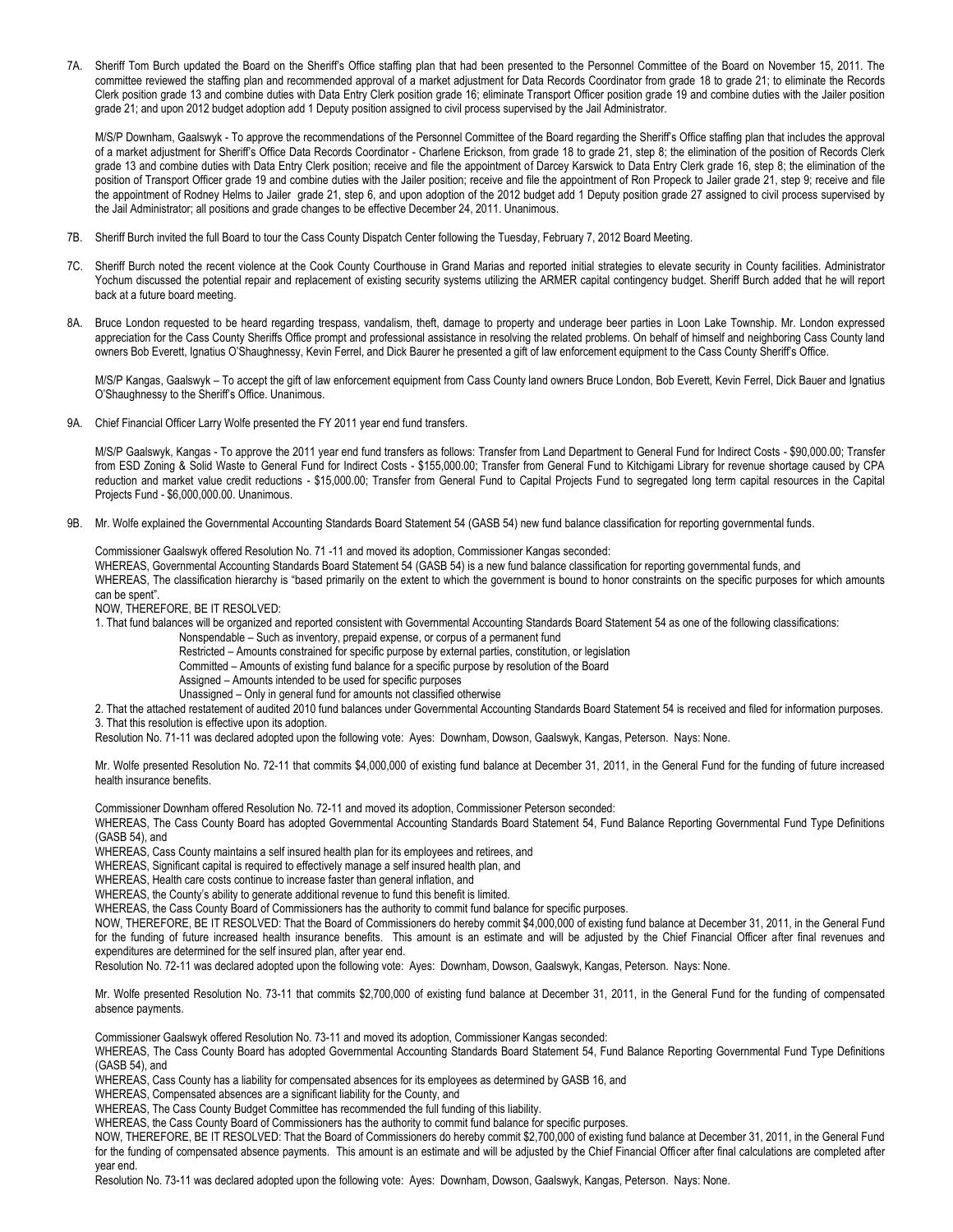Mr. Wolfe presented Resolution No. 74-11 that commits \$2,000,000 of existing fund balance at December 31, 2011, within the General Fund, for the completion of the ARMER project.

Commissioner Peterson offered Resolution No. 74-11 and moved its adoption, Commissioner Downham seconded:

WHEREAS, The Cass County Board has adopted Governmental Accounting Standards Board Statement 54, Fund Balance Reporting Governmental Fund Type Definitions (GASB 54), and

WHEREAS, It is a basic responsibility of the County to provide for the health and welfare of its citizens; and

WHEREAS, The Federal Communications Commission (FCC) has issued regulations which require the replacement of wideband Land Mobile Radio (LMR) systems operating in the Very High Frequency (VHF) and Ultra High Frequency (UHF) spectrum by 2013; and

WHEREAS, The County has been presented with a public safety communication assessment (hereinafter "Assessment") conducted by GeoComm, Incorporated, which included an assessment of the alternatives that exist for the County to replace the public safety communication infrastructure within the County, and

WHEREAS, The County has undertaken the project of replacing the public safety communication infrastructure within the County, and

WHERAS, the project at year end is not complete and funds are needed to successfully complete this task.

WHEREAS, the Cass County Board of Commissioners has the authority to commit fund balance for specific purposes.

NOW, THEREFORE, BE IT RESOLVED: That the Board of Commissioners do hereby commit \$2.000, 000 of existing fund balance at December 31, 2011, within the General Fund, for the completion of the ARMER project. This amount is an estimate and will be adjusted by the Chief Financial Officer after final calculations are completed after year end.

Resolution No. 74 -11 was declared adopted upon the following vote: Ayes: Downham, Dowson, Gaalswyk, Kangas, Peterson. Nays: None.

Mr. Wolfe presented Resolution No. 75-11 that commits \$3,000,000 of existing fund balance at December 31, 2011, in the Health, Human and Veteran Services Fund for the funding of future increased Out of Home Placement Costs.

Commissioner Kangas offered Resolution No. 75 -11 and moved its adoption, Commissioner Gaalswyk seconded:

WHEREAS, The Cass County Board has adopted Governmental Accounting Standards Board Statement 54, Fund Balance Reporting Governmental Fund Type Definitions (GASB 54), and

WHEREAS, Cass County has significant Out of Home Placement Costs, and

WHEREAS, State programs and special projects have aided the County in managing those costs, and

WHEREAS, State revenues, in general, have been reduced and County cost shares have been increased, and

WHEREAS, Out of Home Placement Costs are unpredictable and can vary significantly by year, and

WHEREAS, the County's ability to generate additional revenue to fund this mandate is limited.

WHEREAS, the Cass County Board of Commissioners has the authority to commit fund balance for specific purposes.

NOW, THEREFORE, BE IT RESOLVED: That the Board of Commissioners do hereby commit \$3,000,000 of existing fund balance at December 31, 2011, in the Health, Human and Veteran Services Fund for the funding of future increased Out of Home Placement Costs.

Resolution No. 75 -11 was declared adopted upon the following vote: Ayes: Downham, Dowson, Gaalswyk, Kangas, Peterson. Nays: None.

Mr. Wolfe presented Resolution No. 76-11 that commits \$350,000 of existing Unorganized Town fund balance at December 31, 2011, for the funding of maintenance and improvements of Unorganized Town Highways.

Commissioner Downham offered Resolution No. 76 -11 and moved its adoption, Commissioner Peterson seconded:

WHEREAS, The Cass County Board has adopted Governmental Accounting Standards Board Statement 54, Fund Balance Reporting Governmental Fund Type Definitions (GASB 54), and

WHEREAS, The Cass County Board acts as the Town Board for the Unorganized Townships in Cass County, and

WHEREAS, The Board has the authority to levy property tax dollars for the purposes of maintaining and improving Unorganized Township Roads, and

WHEREAS, Significant costs are anticipated in maintaining the Unorganized Town road system.

WHEREAS, the Cass County Board of Commissioners has the authority to commit fund balance for specific purposes.

NOW, THEREFORE, BE IT RESOLVED: That the Board of Commissioners do hereby commit \$350,000 of existing Unorganized Town fund balance at December 31, 2011, for the funding of maintenance and improvements of Unorganized Town Highways. This amount is an estimate and will be adjusted by the Chief Financial Officer after final calculations are completed after year end.

Resolution No.76 -11 was declared adopted upon the following vote: Ayes: Downham, Dowson, Gaalswyk, Kangas, Peterson. Nays: None.

Mr. Wolfe presented Resolution No. 77-11 that authorizes the Chief Financial Officer to add additional assignments of fund balance and to modify existing assignments as the annual audit progresses and to report those final assignments to the Board upon completion of the audit.

Commissioner Kangas offered Resolution No. 77-11 and moved its adoption, Commissioner Peterson seconded:

WHEREAS, The Cass County Board has adopted Governmental Accounting Standards Board Statement 54, Fund Balance Reporting Governmental Fund Type Definitions (GASB 54), and

WHEREAS, Cass County may assign fund balance in the General Fund for a specific purpose, and

WHEREAS, Cass County in the past has designated fund balance for specific purposes, and

WHEREAS, The Cass County Board may authorize an individual to assign fund balance for specific purposes, and

WHEREAS, The Board desires to make assignments for the year ending December 31, 2011.

NOW, THEREFORE, BE IT RESOLVED: That the Board of Commissioners do hereby assign the following amounts in the General Fund; \$1,000,000 for uninsured claims, \$200,000 for the Longville Ambulance Subordinate Service District, \$2,251 for petty cash, \$150,000 for environmental grants, from existing fund balance at December 31, 2011. These amounts are an estimate and will be adjusted by the Chief Financial Officer after final calculations are completed after year end.

BE IT FURTHER RESOLVED: That the Cass County Board authorizes the Chief Financial Officer to add additional assignments of fund balance and to modify existing

assignments as the annual audit progresses and to report those final assignments to the Board upon completion of the audit.

Resolution No.77 -11 was declared adopted upon the following vote: Ayes: Downham, Dowson, Gaalswyk, Kangas, Peterson. Nays: None.

9C. Chief Financial Officer Larry Wolfe presented the 2012 budgeted capital equipment list and requested authorization for departments to make related purchases based upon solicitation of competitive prices per state law.

M/S/P Kangas, Downham – To approve the 2012 equipment list in the budgeted amount of \$1,130,330.00 and to authorize purchases based upon solicitation of competitive prices pursuant to applicable law. All technology purchases to receive prior approval from the Central Services Director and all other equipment list purchases – notify Administrator and Chief Financial Officer prior to order. Unanimous.

9D. Mr. Wolfe requested Board approval to amend the capitalization policy in the Cass County accounting manual changing the capitalization threshold of tangible fixed assets from \$25,000.00 to \$50,000.00. Further, to establish an intangible capitalization threshold of \$150,000.00. Mr. Wolfe explained that the intangible threshold would apply to software purchases, and all amendments would be effective for assets acquired after December 31, 2010.